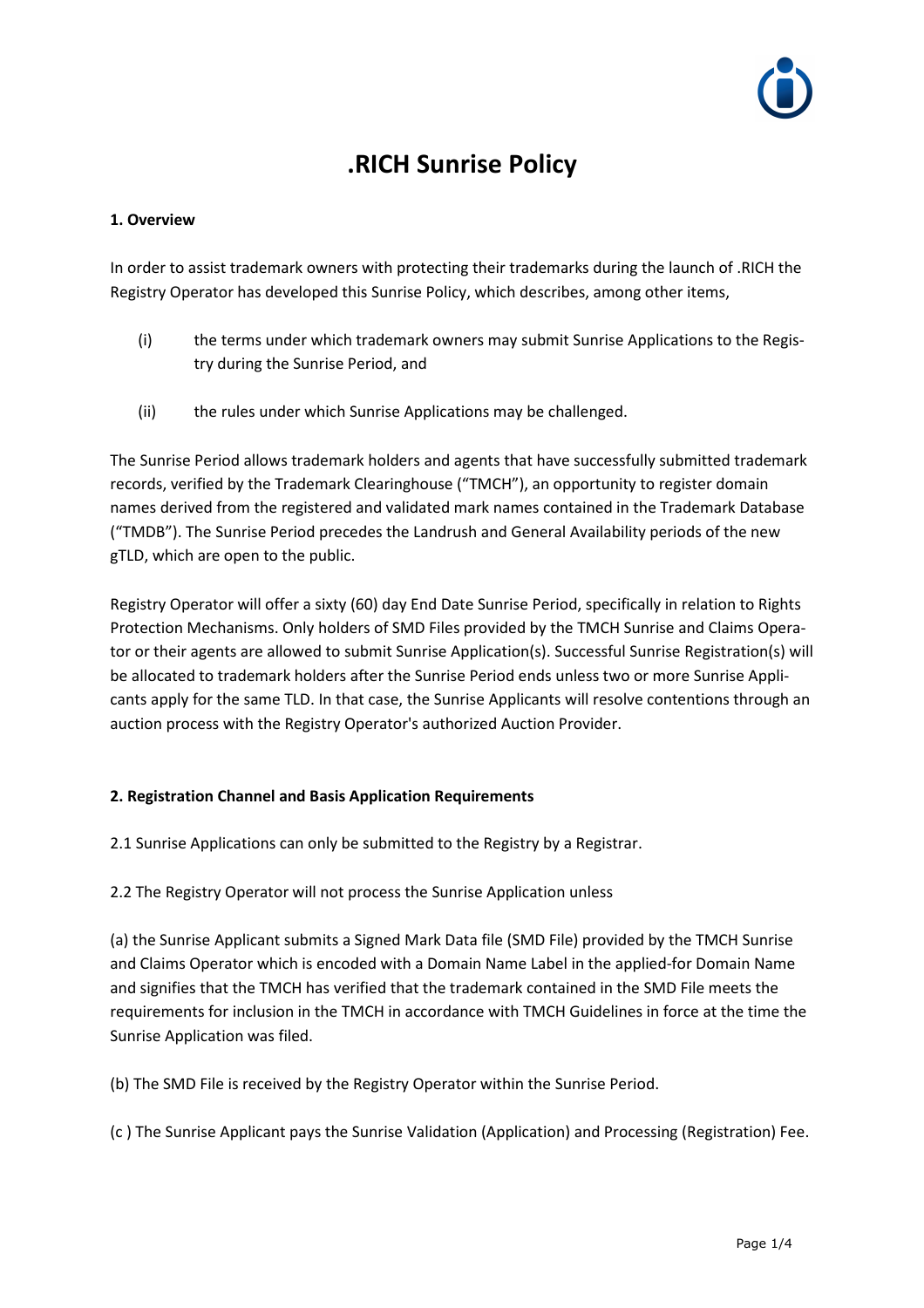

## **3. Reserved Names and Premium Auctions**

Registry Operator may reserve, and not allow the Sunrise Application of any Domain Names which:

(a) appear on the list of reserved strings set forth in Specification 5 of the Registry Agreement;

or

(b) such other names as are designated by Registry Operator to be reserved prior to and/or during General Availability of the Registry TLD to the public.

# **4. Eligibility**

During the Sunrise Period, only the holder of a SMD File provided by the TMCH Sunrise and Claims Operator will be eligible to file a corresponding Sunrise Application.

## **5. Identical Match of the applied for domain name label to the Trademark**

The domain name applied for during the sunrise period must be an identical match to the mark on which the sunrise applicant based its Sunrise Application.

Identical Match is when the domain name label is an identical match to the trademark, meaning that the label consists of the complete and identical textual elements of the mark in accordance with section 4.2.1 of the TMCH Guidelines. In this regard:

a) For a trademark exclusively consisting of letters, words, numerals and/or special characters: the recorded name of the mark is an identical match to the reported name as long as all characters are included in the trademark record provided to the TMCH and in the same order in which they appear on the trademark certificate.

b) For marks that do not exclusively consist of letters, words, numerals, or special characters: the recorded name of the trademark is an identical match to the reported name as long as the name of the trademark includes letters, words, numerals, keyboard signs, and punctuation marks that are:

(i) predominant;

(ii) clearly separable or distinguishable from the device element; and

(iii) all predominant characters are included in the trademark record submitted to the TMCH in the same order they appear in the mark.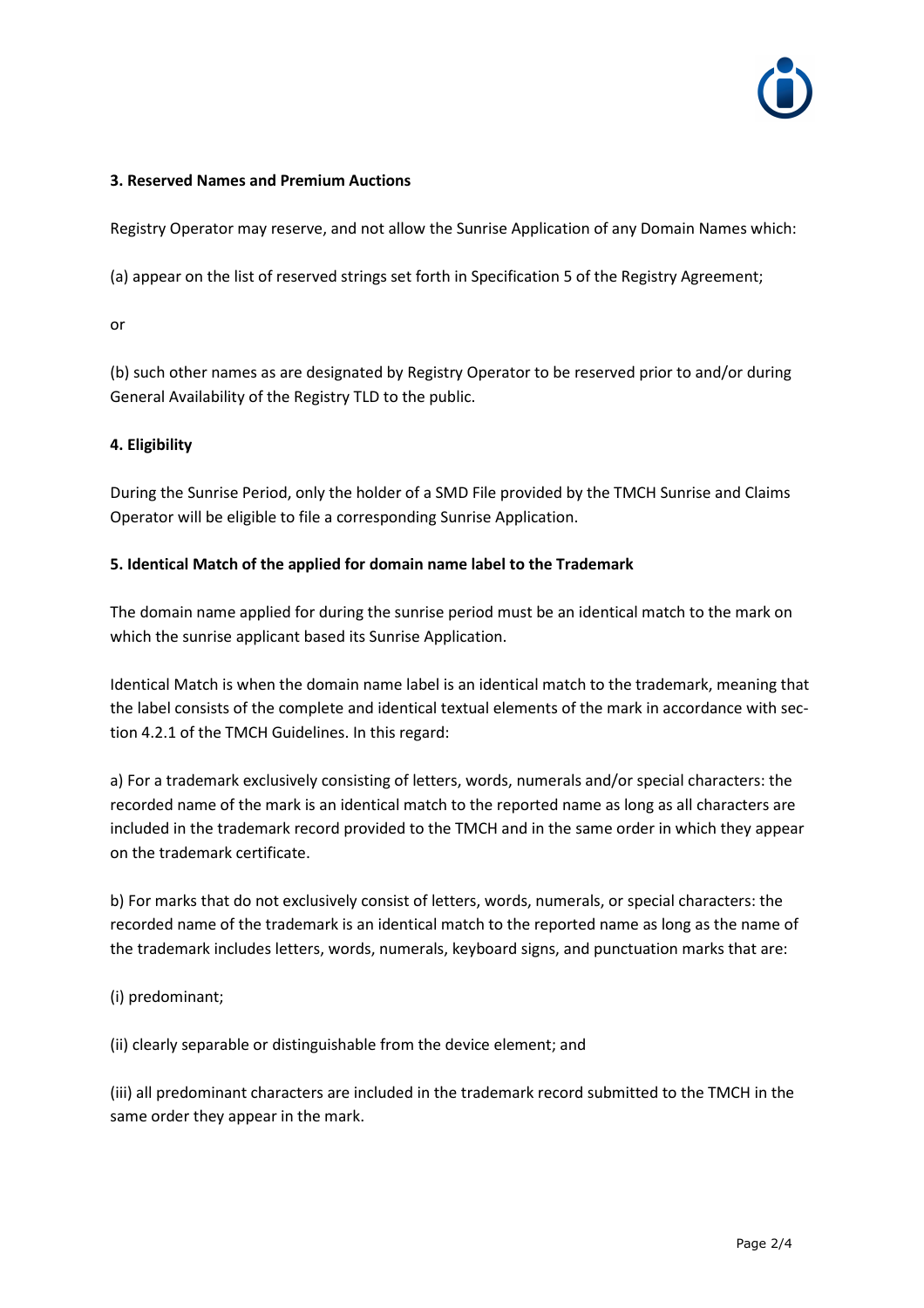

## **6. String Requirements for Domain Names applied for during the Sunrise Period**

Registry Operator, via Registry Service Provider, will not accept a Sunrise Application unless the applied-for Domain Name meets the applicable requirements as defined in RFC 1035m 2181 and RFC 1123, including the following technical and syntax requirements. The Domain Name Label must:

• if ASCII, consist exclusively of the letters A-Z, the numbers 0-9, and hyphens;

• if non-ASCII (e.g., IDN), consist of language scripts offered by the Registry (as specified on the Registry Website);

- not begin or end with a hyphen  $('')$ ;
- not exceed 63 characters;
- contains at least one character (not including the .RICH); and

• not contain hyphens, except where two consecutive hyphens (-) are used in the 3rd and 4th positions, when preceded by "xn" and followed by a label that corresponds with an IDN containing characters referred to in Subsection (b) above.

### **7. Sunrise Application Validation**

Sunrise Applications submitted during the Sunrise Period are subject to validation before the Registry will issue a Domain Name Registration.

Upon request of the Registry a Validation Agent will attempt to verify that the domain name applied for during the Sunrise Period is an identical match to the Validated Mark in the SMD File, meaning that the domain consists of the complete and identical textual elements of the mark in accordance with section 4.2.1 of the TMCH Guidelines. The Validation Agent will then inform the Registry of its findings. If the Validation Agent is unable to validate the Sunrise Application, the Registry will reject that Sunrise Application.

If more than one Applicant submits a valid Sunrise Application for the same domain name, all Sunrise Applicants for that name will be notified of the claims and will proceed to an auction where the highest bidder wins. The auction process will be governed by the terms and conditions published by the Auction Provider and provided to such Applicants ("Auction Rules"). Any auction fees, charges and the final bid price for the domain name will be the responsibility of the Applicant. Where notified of the result of an auction, Registry Operator will ensure that the domain name is Eligible for Allocation to the successful bidder.

### **8. Sunrise Dispute Resolution**

Any party may file a Complaint according to the .RICH Sunrise Dispute Resolution Policy on the following grounds: